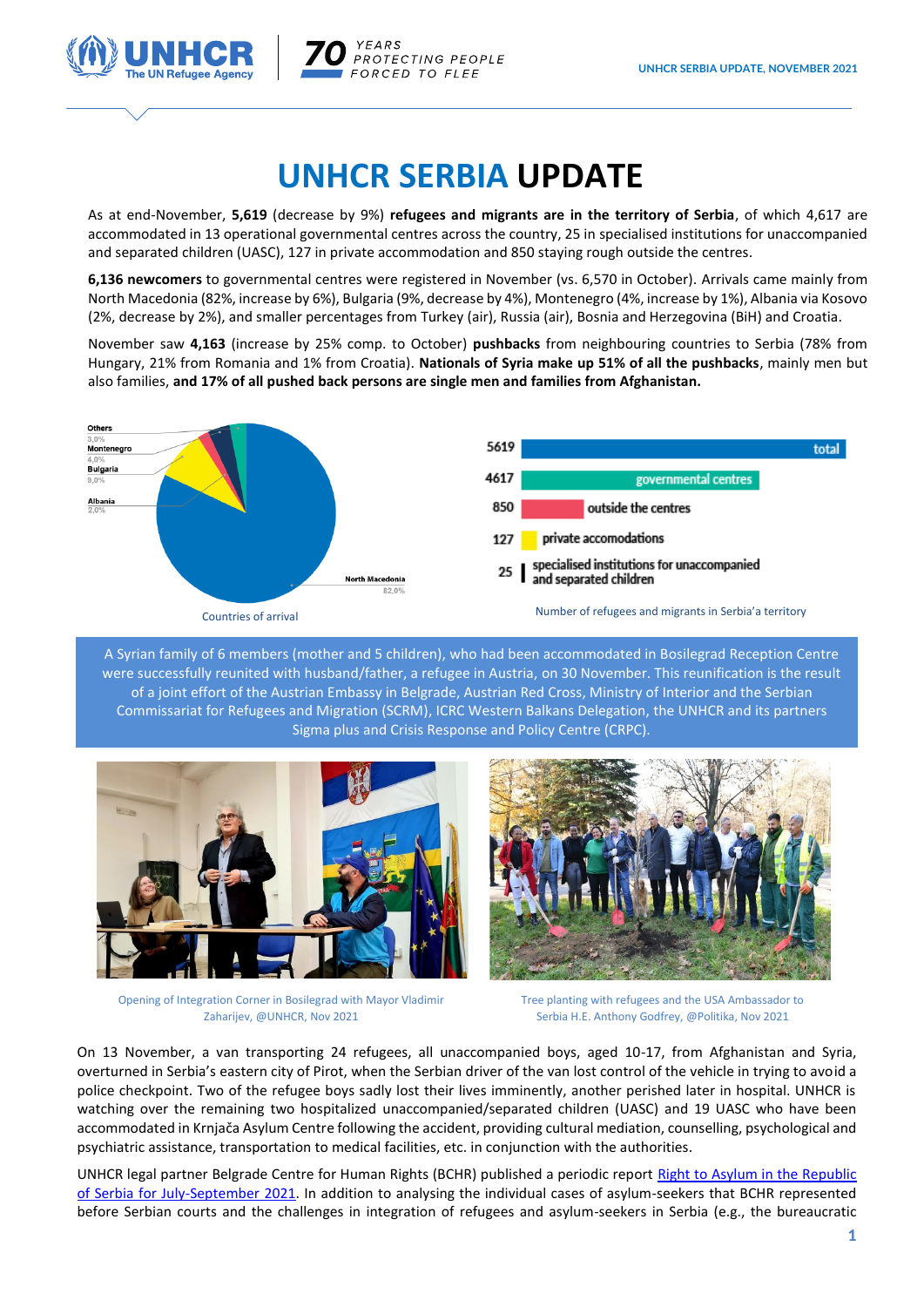

**EARS** PROTECTING PEOPLE ORCED TO FLEE

impediments to school enrolment), the Report invites the Serbian asylum authorities to pay special attention to asylum applications by persons originating from Afghanistan.

In November, the Asylum Office (AO) of the Ministry of Interior (MoI) of Serbia made no recognitions but rejected seven applications for asylum. Three hundred and ninety-one persons expressed intention to seek asylum in Serbia in November, and nine submitted actual applications. Eight hundred and forty-nine asylum-seekers newly arrived in governmental centres in November, and 838 absconded from them**. By end-November, the AO has granted subsidiary protection to six and refugee status to seven persons in 2021.**

UNHCR and partners counselled 804 persons on asylum in November; 23 persons gave power of attorney to UNHCR project lawyers for representation in asylum procedures; 16 refugees received ID cards and three work permits with support from UNHCR.



Decorating the walls of Technical School in Obrenovac, @UNHCR, Nov 2021

On **25 Nov**, the **Integration Corner/Library was ceremonially opened in Bosilegrad** by the mayor of Bosilegrad, UNHCR and local partner staff, in the presence of SCRM, local officials and representatives of local schools attended by refugee children, CSOs active in Bosilegrad and the refugees. UNHCR emphasized the importance of this Integration Corner and readiness to support more activities which aim at refugee inclusion in this municipality. [Bosilegrad is also officially part of the UNHCR](https://eur02.safelinks.protection.outlook.com/?url=https%3A%2F%2Fwww.unhcr.org%2Fwithrefugees%2Fcities%2F&data=04%7C01%7CDRAGOVIC%40unhcr.org%7C3ce6c73528564d91eecc08d9b3f6e0fd%7Ce5c37981666441348a0c6543d2af80be%7C0%7C0%7C637738695188319085%7CUnknown%7CTWFpbGZsb3d8eyJWIjoiMC4wLjAwMDAiLCJQIjoiV2luMzIiLCJBTiI6Ik1haWwiLCJXVCI6Mn0%3D%7C3000&sdata=NhOeLild7g0r6TZ3WCpa%2F%2FWJv9V0RClZISCYDKDC0BI%3D&reserved=0)  global project of **Cities** #**[WithRefugees](https://eur02.safelinks.protection.outlook.com/?url=https%3A%2F%2Fwww.unhcr.org%2Fwithrefugees%2Fcities%2F&data=04%7C01%7CDRAGOVIC%40unhcr.org%7C3ce6c73528564d91eecc08d9b3f6e0fd%7Ce5c37981666441348a0c6543d2af80be%7C0%7C0%7C637738695188319085%7CUnknown%7CTWFpbGZsb3d8eyJWIjoiMC4wLjAwMDAiLCJQIjoiV2luMzIiLCJBTiI6Ik1haWwiLCJXVCI6Mn0%3D%7C3000&sdata=NhOeLild7g0r6TZ3WCpa%2F%2FWJv9V0RClZISCYDKDC0BI%3D&reserved=0)***.*

UNHCR finalized and submitted to the Ministry of Interior comments on amendments to Law on Asylum and Temporary Protection (regarding exclusion from refugee status and subsidiary protection, UASC, asylum procedure applicable in the Transit and Border Zones, establishing pathway to permanent residence, etc.) and Law on Foreigners (regarding integration and permanent residence).

Acting on the formal complaint of UNHCR partner NGOs - Belgrade Center for Human Rights (BCHR) and A 11 Initiative - **[the Commissioner for the Protection of](http://www.bgcentar.org.rs/bgcentar/eng-lat/the-commissioner-for-the-protection-of-equality-finds-that-raiffeisen-bank-discriminated-against-refugees/)  [Equality determined](http://www.bgcentar.org.rs/bgcentar/eng-lat/the-commissioner-for-the-protection-of-equality-finds-that-raiffeisen-bank-discriminated-against-refugees/) that Raiffeisen Bank a.d. Belgrade had violated the provisions of Article 6 of the Law on Prohibition of Discrimination of the Republic of Serbia when it refused to open accounts for persons originating from Iran, who had been granted asylum** in Serbia, quoting internal bank procedures as

impediment to doing so. In the decision, the Commissioner stated that **it is not possible to exclude in advance the possibility of opening bank accounts for certain categories of persons solely based on their citizenship**/the country of origin. This is [a](https://eur02.safelinks.protection.outlook.com/?url=http%3A%2F%2Fwww.bgcentar.org.rs%2Fbgcentar%2Feng-lat%2Fequality-commissioner-finds-banca-intesa-discriminated-against-refugees-and-asylum-seekers%2F&data=04%7C01%7CDRAGOVIC%40unhcr.org%7C9c4582bd97d247ad690708d9a36e8dfe%7Ce5c37981666441348a0c6543d2af80be%7C0%7C0%7C637720517518191305%7CUnknown%7CTWFpbGZsb3d8eyJWIjoiMC4wLjAwMDAiLCJQIjoiV2luMzIiLCJBTiI6Ik1haWwiLCJXVCI6Mn0%3D%7C1000&sdata=17HKlrNnVJxyt0UPl4YFlgDceouAduWbtDKiovt6fN0%3D&reserved=0) [second such decision of the Commissioner for Equality in proceedings on complaints against banks,](https://eur02.safelinks.protection.outlook.com/?url=http%3A%2F%2Fwww.bgcentar.org.rs%2Fbgcentar%2Feng-lat%2Fequality-commissioner-finds-banca-intesa-discriminated-against-refugees-and-asylum-seekers%2F&data=04%7C01%7CDRAGOVIC%40unhcr.org%7C9c4582bd97d247ad690708d9a36e8dfe%7Ce5c37981666441348a0c6543d2af80be%7C0%7C0%7C637720517518191305%7CUnknown%7CTWFpbGZsb3d8eyJWIjoiMC4wLjAwMDAiLCJQIjoiV2luMzIiLCJBTiI6Ik1haWwiLCJXVCI6Mn0%3D%7C1000&sdata=17HKlrNnVJxyt0UPl4YFlgDceouAduWbtDKiovt6fN0%3D&reserved=0) following a similar decision against Banca Intesa from July 2021. UNHCR and its partners continue monitoring the implementation of these decisions in practice.

[Ceremonial delivery of keys to 15 apartments for ex-Yugoslav refugees in Bor \(51 persons\), under the sub-project 4 of the](https://twitter.com/UNHCRSerbia/status/1460986618127466497)  [Regional Housing Programme \(RHP\) in Serbia,](https://twitter.com/UNHCRSerbia/status/1460986618127466497) took place on 16 November.

UNHCR Serbia supported the Bujanovac municipality to officially submit on 15 Nov a project proposal for a housing solution that would bring about closure of the last collective centre in Serbia named Salvatore, located in Bujanovac municipality. Should the project proposal be successful, it will merit funding to the Municipality from the European Union channeled through a UNOPS-led call for proposals.

On 19th November ended the successful five-day **[study tour to Italy of a seven-member delegation from Serbia,](https://twitter.com/UNHCRSerbia/status/1461341522985553928) led by UNHCR Serbia and consisting of staff members of Ministry of Interior Asylum Office, Ministry of Labour, Employment, Veteran and Social Affairs and the SCRM, involved in the system of asylum in Serbia**. The delegation from Serbia met with the asylum authorities in Italy and visited some of the reception facilities in the vicinity of Rome, witnessing a different, more decentralised system of first instance asylum decisions involving local courts. The study tour was made possible thanks to the support of the Embassy of Italy in Belgrade, the Italian Ministry of Foreign Affairs and International Cooperation's Organization "The MAECI" and the UNHCR.

UNHCR identified and lodged the cases of the first two refugees in Serbia to access certification of previous academic qualifications through **Council of Europe's European Qualifications Passport for Refugees (EQPR)**. Council of Europe Office in Belgrade, the UNHCR, the national ENIC/NARIC centre, the Agency for Qualifications and UNHCR partner Belgrade Centre for Human Rights are working together to advance the certification process.

Following UNHCR advocacy, the first four non-Yugoslav refugees enrolled in tertiary education, DAFI scholarship-holders, were **included into the national free health care scheme provied by the Institue for Students' Health in Belgrade, and**